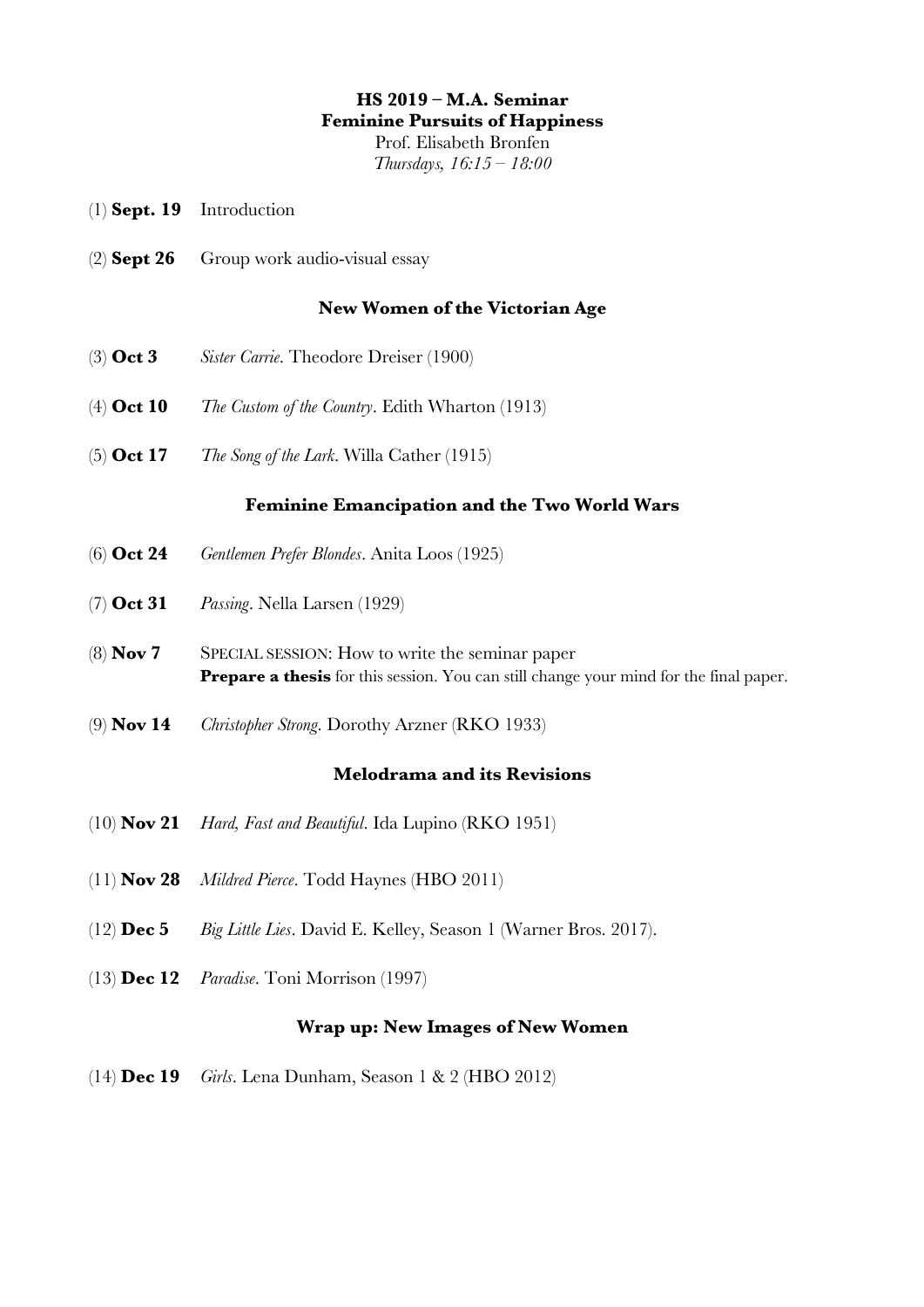## **Course Requirements**

## **Portfolio**

#### *Thesis Papers*

All students must prepare **a preliminary discussion for 10 of the seminar sessions** (500 words), to be posted on OLAT by 9 a.m. on Wednesday of the respective week. Their purpose is for you to prepare for each session, so that you can actively participate in the class discussion. They will also help you draw connections between the sessions and help you prepare for the final paper. And they are a place for you to test your ideas. These thesis papers should – as the title says – entail a thesis, but could also contain a series of questions, comments or associations. Each should present an argument; indeed, help you practice your skills at argumentation. At the same time, given that they are also the place for you to raise questions you would like us to engage with in the seminar, they will facilitate class discussion and allow us to see in what directions you have been thinking while preparing for each session. The thesis paper will also count towards your portfolio and, thus, is compulsory. Since these thesis papers are part of your portfolio, not handing each in **on time** will mean it will not be counted and this, in turn, lowers your portfolio grade. For the **last session**, please **compile all your thesis statements using the template provided on OLAT** and hand them in as one document. If you want to edit them, to reflect the class discussion, the discussion in the tutorial and the thinking it has provoked, you are allowed to do so. It is this set of papers that will be graded.

### *Audio-Visual Project*

The goal of the audio-visual project is to reflect on photographic, cinematic, and textual material and formulate arguments in audio-visual rather than textual form in order to contextualize the subject for your fellow students. When creating your essay, consider how editing and reconfiguring image and sound opens up avenues of critique, deconstruction, and reflection – how it allows you to draw parallels and connections, but also posit juxtapositions, in ways that present the material in a new light and connect to the overall topic of the course.

The audio-visual project conceived as **a two-part group work**.

**1**. You will produce an audio-visual project as a group (5-10 minutes long) that you will present in class. The audio-visual essay **must be made available five days in advance** so that those commenting on it (see below) have time to do so. Please clear with Morgane Ghilardi during the second session how to circulate your essay to all members of the seminar.

*Possible subjects*: "Late Victorian Culture and Gender"; "Gender in the Jazz Age"; "Race and Ethnic Hybridity"; "Women Directors in the Hollywood Studio System"; "Female Stars in the Interwar Period in Hollywood"; "Mildred Pierce – the original novel by James M. Cain and the original film by Michael Curtiz"; "Melodrama and Female Desire"; Melodrama and Queer Culture"; "Quality TV as a New Format"; "Gendering the American Dream"; "Race and the American Dream". You can come up with another topic, but if you do so, please clear it with Prof. Bronfen.

**2**. Each group will be assigned as reviewers for another group's audio-visual project. You will produce a twopage response paper on one of the audio-visual projects in which you should formulate comments and questions. While you will present this orally in class, **a written version will be part of your portfolio** and should be handed in to Prof. Bronfen – in paper form – **no later than one week after the discussion took place**.